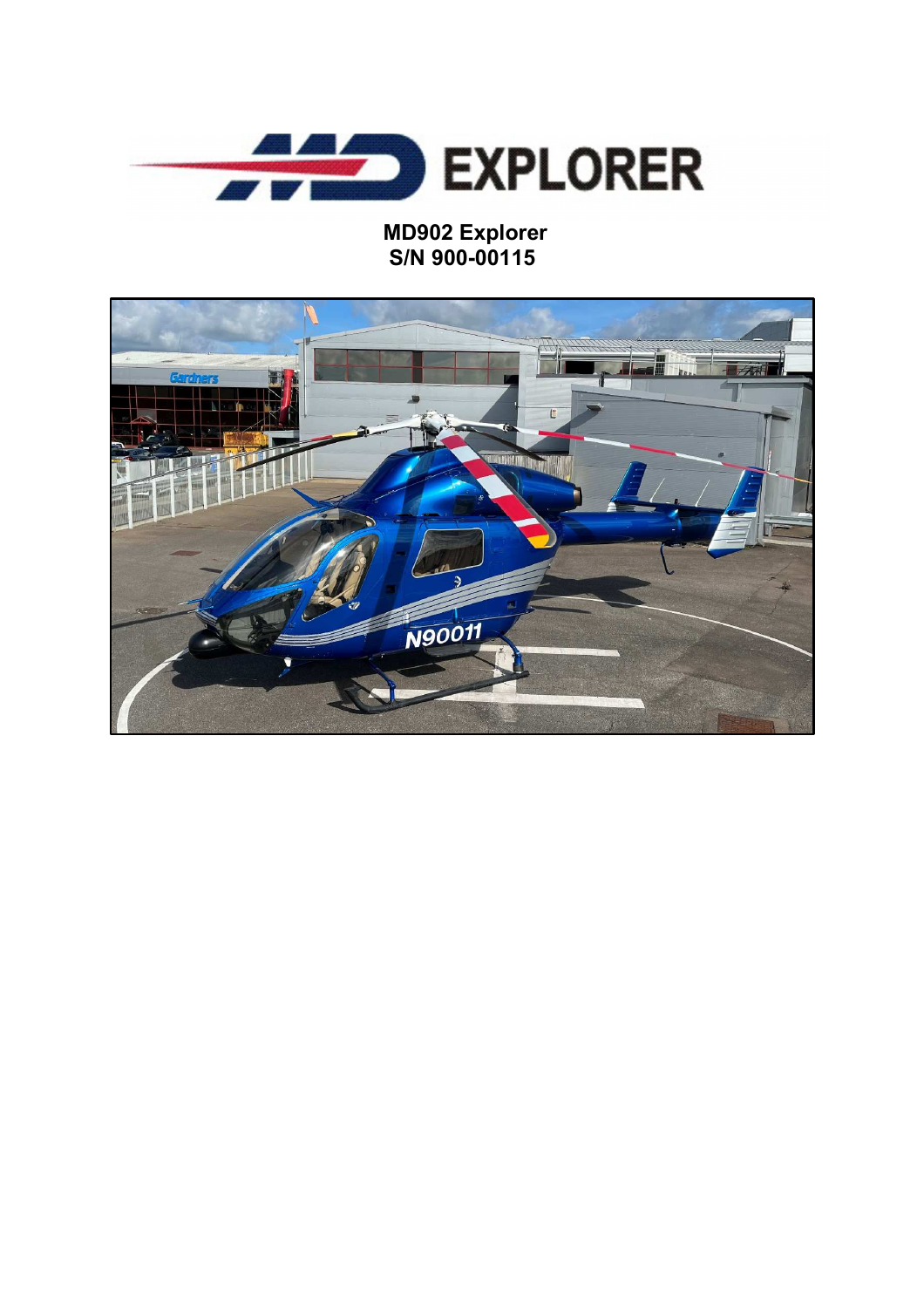## *Aircraft Specification*

| <b>AIRCRAFT TYPE</b><br><b>SERIAL NUMBER</b> | MD902 Explorer (NOTAR)<br>115                                                                                                                                                                                                                                                                |
|----------------------------------------------|----------------------------------------------------------------------------------------------------------------------------------------------------------------------------------------------------------------------------------------------------------------------------------------------|
| <b>YEAR</b><br><b>TOTAL TIME</b>             | Built 2006, delivered new October 2007<br>785 Hrs                                                                                                                                                                                                                                            |
| <b>Single Pilot IFR</b>                      | 3 Axis Autopilot linked to 2 Tube EFIS 40                                                                                                                                                                                                                                                    |
|                                              | Dual T-Panel with co-pilot Electromechanical Instruments.                                                                                                                                                                                                                                    |
| <b>VIP Interior</b>                          | Complete Leather VIP seats with perforated centre. Lower Cabin half in<br>Leather with contrasting panels. Upper half cabin and roof lined in leather.<br>Wilton carpet, leather bound. Wilton Carpet overmat, leather bound.<br>Luggage compartment carpeted. Aircraft powered Bose system. |
| <b>Exterior</b>                              | Presented in two colour blue metallic with silver stripes                                                                                                                                                                                                                                    |
| <b>Avionics</b>                              | KFC 900 Automatic 3-Axis Autopilot with Flight Directors<br><b>SAS System</b>                                                                                                                                                                                                                |
|                                              | BFG Skywatch TCAD System (KMD850 Display)                                                                                                                                                                                                                                                    |
|                                              | Weather Radar (integrated on KMD850 Display)                                                                                                                                                                                                                                                 |
|                                              | Integrated Instrument Display System (IIDS)                                                                                                                                                                                                                                                  |
|                                              | KI206 Course Deviation Indicator                                                                                                                                                                                                                                                             |
|                                              | <b>United Altimeter</b>                                                                                                                                                                                                                                                                      |
|                                              | United Airspeed Indicator (dual)                                                                                                                                                                                                                                                             |
|                                              | KMR-675 Marker (Displayed on EFIS)                                                                                                                                                                                                                                                           |
|                                              | KLN-90B Global Positioning System                                                                                                                                                                                                                                                            |
|                                              | Skymap IIIC Global Positioning System                                                                                                                                                                                                                                                        |
|                                              | KA-51B Slaving Accessory                                                                                                                                                                                                                                                                     |
|                                              | BFG 1200 Attitude Gyro (dual)<br>BFG GH3000 Stby Indicator Sys.                                                                                                                                                                                                                              |
|                                              | <b>KI-525 HSI</b>                                                                                                                                                                                                                                                                            |
|                                              | United 7130 Instantaneous Vertical Speed indicator                                                                                                                                                                                                                                           |
|                                              | KAV-485 Radar Alt. & Vertical Speed indicator                                                                                                                                                                                                                                                |
|                                              | IFR Annunciator & Control Panel Switches                                                                                                                                                                                                                                                     |
|                                              | "T" Instrument Panel                                                                                                                                                                                                                                                                         |
|                                              | Heated Pitot / Static System (dual)                                                                                                                                                                                                                                                          |
|                                              | <b>IFR Avionics Master Switch</b>                                                                                                                                                                                                                                                            |
|                                              | KX-165A Nav / comm (dual) (8.33 kHz spacing)                                                                                                                                                                                                                                                 |
|                                              | NAT AMS-43 Audio Control                                                                                                                                                                                                                                                                     |
|                                              | KR-87 ADF (Displayed on EFIS)                                                                                                                                                                                                                                                                |
|                                              | Garmin GTX 345 Mode S Transponder (ADS-B 'in' & 'out')                                                                                                                                                                                                                                       |
|                                              | KN-63 DME (Displayed on EFIS)                                                                                                                                                                                                                                                                |
|                                              | KG-102 Directional Gyro                                                                                                                                                                                                                                                                      |
|                                              | DB model 630 Aural Warning System                                                                                                                                                                                                                                                            |
|                                              | KA-172 Dimmer Control                                                                                                                                                                                                                                                                        |
|                                              | KN-40 Nav Converter w/ 3W RMI                                                                                                                                                                                                                                                                |
|                                              | KA-33 Avionics Cooling Blower                                                                                                                                                                                                                                                                |
|                                              | LITIF LCR 925 AHRS (with rack fan)                                                                                                                                                                                                                                                           |
|                                              | KMT-112 Flux Valve                                                                                                                                                                                                                                                                           |
|                                              | KDC 481T Central Air Data Computer                                                                                                                                                                                                                                                           |
|                                              | KCP 520 Flight Control Computer                                                                                                                                                                                                                                                              |
|                                              | SG-465 Symbol Generator                                                                                                                                                                                                                                                                      |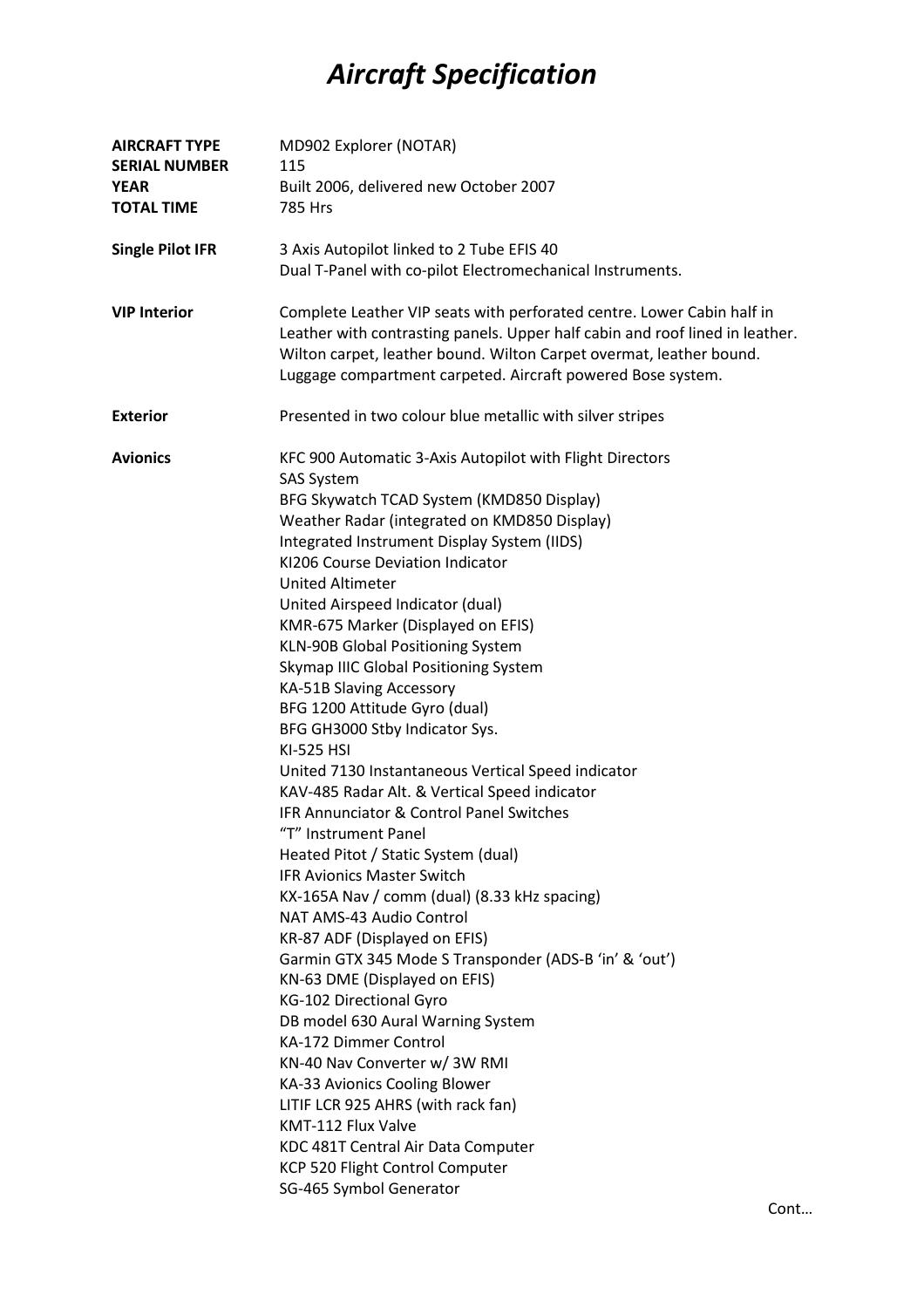| <b>Equipment</b> | 62.1 US Gallon Fargo auxiliary fuel tank<br>Hand Pump - Dual Hydraulics Recharging<br>Air Conditioning<br>Emer. Loc Trans. Artex C406-2HM<br>Laminator Retractable Landing Light<br>Wirestrike Protection System<br>Engine Wash Kit<br><b>Engine Fire Suppression System</b><br><b>Engine Inlet Screens</b><br>Passenger Steps Left & Right<br>Hover & Approach Lights |
|------------------|------------------------------------------------------------------------------------------------------------------------------------------------------------------------------------------------------------------------------------------------------------------------------------------------------------------------------------------------------------------------|
|                  | Battery, Heavy Duty 27-Ampere-Hour                                                                                                                                                                                                                                                                                                                                     |
|                  | Dual Hydraulic Boosted Control System                                                                                                                                                                                                                                                                                                                                  |
|                  | Vertical Stabilizer Control System                                                                                                                                                                                                                                                                                                                                     |
|                  | <b>Dual Controls</b>                                                                                                                                                                                                                                                                                                                                                   |
|                  | Ram Air Ventilation System w/fan augmentation                                                                                                                                                                                                                                                                                                                          |
|                  | Heater/Defogger System                                                                                                                                                                                                                                                                                                                                                 |
|                  | <b>Rotor Brake</b>                                                                                                                                                                                                                                                                                                                                                     |
|                  | Cabin Soundproofing                                                                                                                                                                                                                                                                                                                                                    |
|                  | Cabin Threshold lights                                                                                                                                                                                                                                                                                                                                                 |
|                  | FOD Covers for Engine & Upper Deck Cover                                                                                                                                                                                                                                                                                                                               |
|                  | <b>Dual Heated Pitot</b>                                                                                                                                                                                                                                                                                                                                               |
|                  | <b>Pitot Tube Covers</b>                                                                                                                                                                                                                                                                                                                                               |
|                  | Main Rotor Blade Tie Downs                                                                                                                                                                                                                                                                                                                                             |
|                  | First Aid Kit                                                                                                                                                                                                                                                                                                                                                          |
|                  | <b>Cockpit Pneumatic Door Openers</b>                                                                                                                                                                                                                                                                                                                                  |